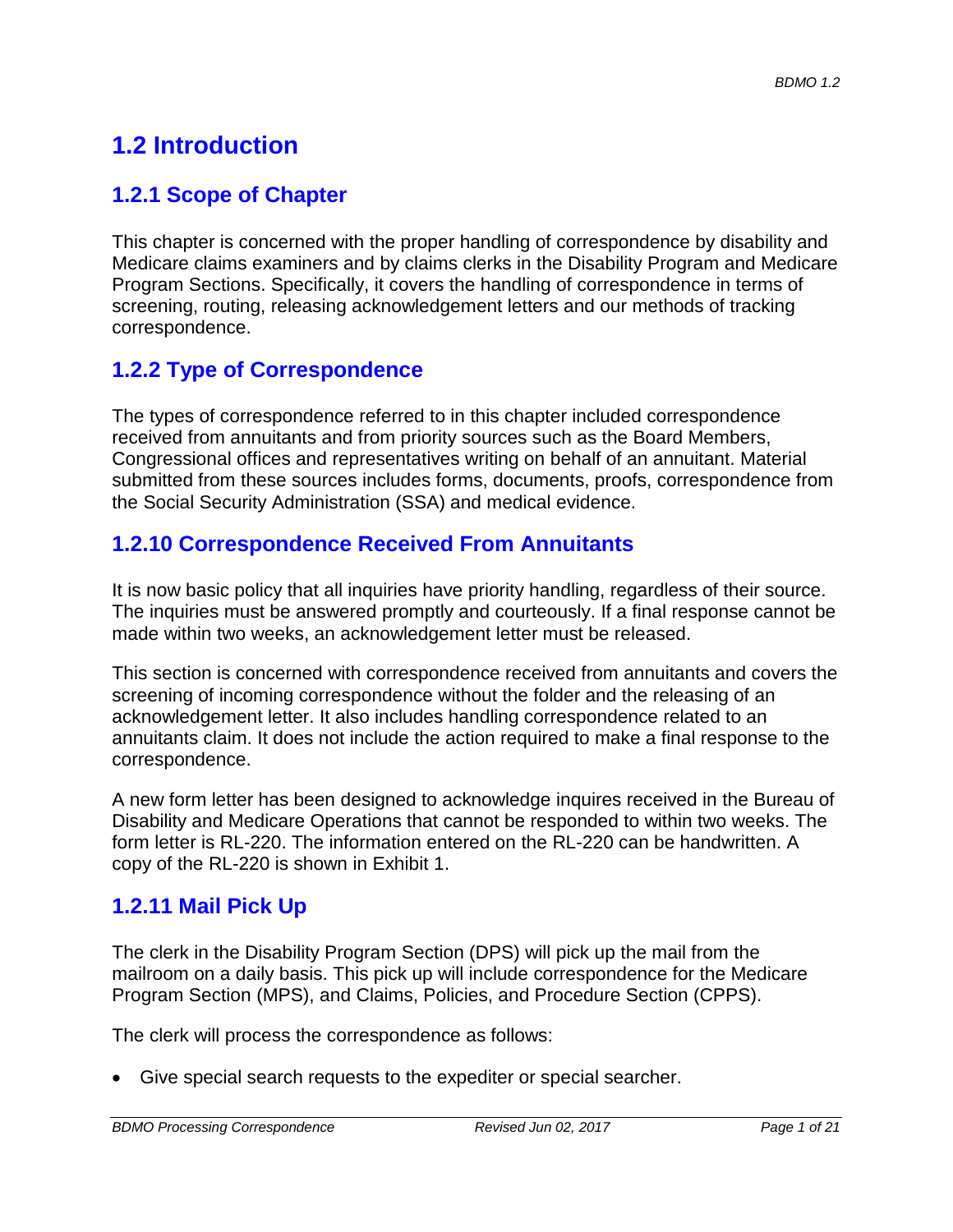- Give any priority handling disability related correspondence to the Director's office. The Director's office will control the handling of priority disability related correspondence.
- Give any correspondence addressed to MPS or CPPS to those sections and any correspondence addressed to other Bureaus or sections should be returned to the mailroom so they can distribute to the correct units.
- Distribute any correspondence addressed to an individual in BDMO to that person.
- Breakdown the remaining disability correspondence into the digits assigned to the clerks responsible for handling the correspondence, e.g., O-24, 25-49, 50-74 and 75-99.

# **1.2.12 Clerical Handling of DPS Correspondence**

The disability clerks responsible for specific digits should take the following action when handling correspondence assigned to them.

- Put the correspondence into claim pulling order.
- Screen the correspondence against the folders in dormant. Whether or not a file that has correspondence matched to it is pulled will depend on the type of correspondence. Files that have been vouchered should not be pulled unless the correspondence is a death notice, the correspondence should be "drop-filed." If the file is pulled because of a death notice, give the file to the voucher clerk.
- Check AFCS for the location of the folder for the remaining correspondence not matched. Separate the correspondence into 1) folders charged to DPS, 2) folders charged to claim files and 3) folders charged to other units. Using the last two digits of the claim number, separate the correspondence into the digits assigned to the DPS initial and post examiner and give the correspondence to the appropriate examiner.
- The clerk will follow the instruction given by the initial or post examiner for any correspondence being returned. The instructions may be to request a folder from claim files or another section, send the correspondence to another unit or file the piece of correspondence down in the folder.

Note: Folders charged to W012 should have the correspondence kept with the correspondence that has disability locations. W012 means a folder is being created and will ultimately be sent to DPS.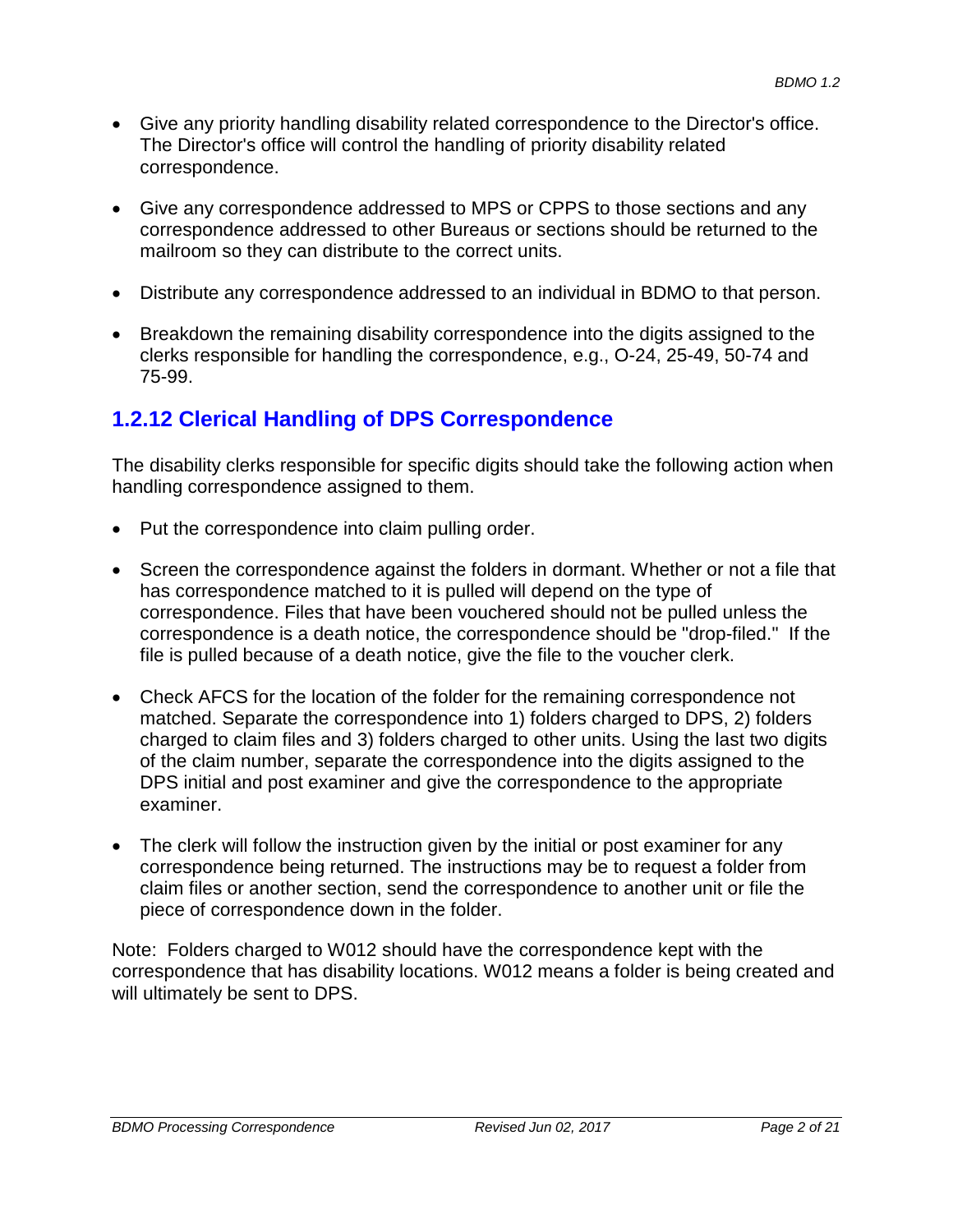### **1.2.13 Instructions On Handling Correspondence After Screening By Disability Examiners**

- A. Folder Location In The Disability Program Section
	- T017 Place the correspondence in the tray on the claim specialist's desk. This charge indicates the folder was sent to the Great Lakes Program Service Center (SSA) and upon its return the correspondence will be the responsibility of the claim specialist.
	- T019 and T020 Run the correspondence against initial and post dormant files. This should be done at a time when the majority of files are still in the cabinets.
	- T021 and T022 Run the correspondence against the folders in the medical consultant's work area. Any matches should be put in the medical consultant's incoming tray. Correspondence matched to folders leaving the medical consultant's work area requires no special handling.
- B. Folder Location Outside The Disability Program Section
	- Folder in Claim Files Folders Required

Request folders through AFCS and place correspondence in "Claim File Requested" file pending receipt of folders.

• Folders in Claim Files - Folders Not Required

This Correspondence should be batched, labeled "File Only" and sent in a messenger envelope to claim files.

• Folders in Other Units - Folder Required

Secure the folder from the unit where charged. This may involve searching the unit having the folder, preparing form G-26r, etc. This action should be coordinated with the Service Unit supervisor. This correspondence should be maintained with the regular disability correspondence, charged to DPS, pending receipt of the folder.

• Folders in Other Units - Folder Not Required

This correspondence should be sorted according to the unit where charged, batched and sent in a messenger envelope to the appropriate unit. Do not put any material for any other unit in this envelope.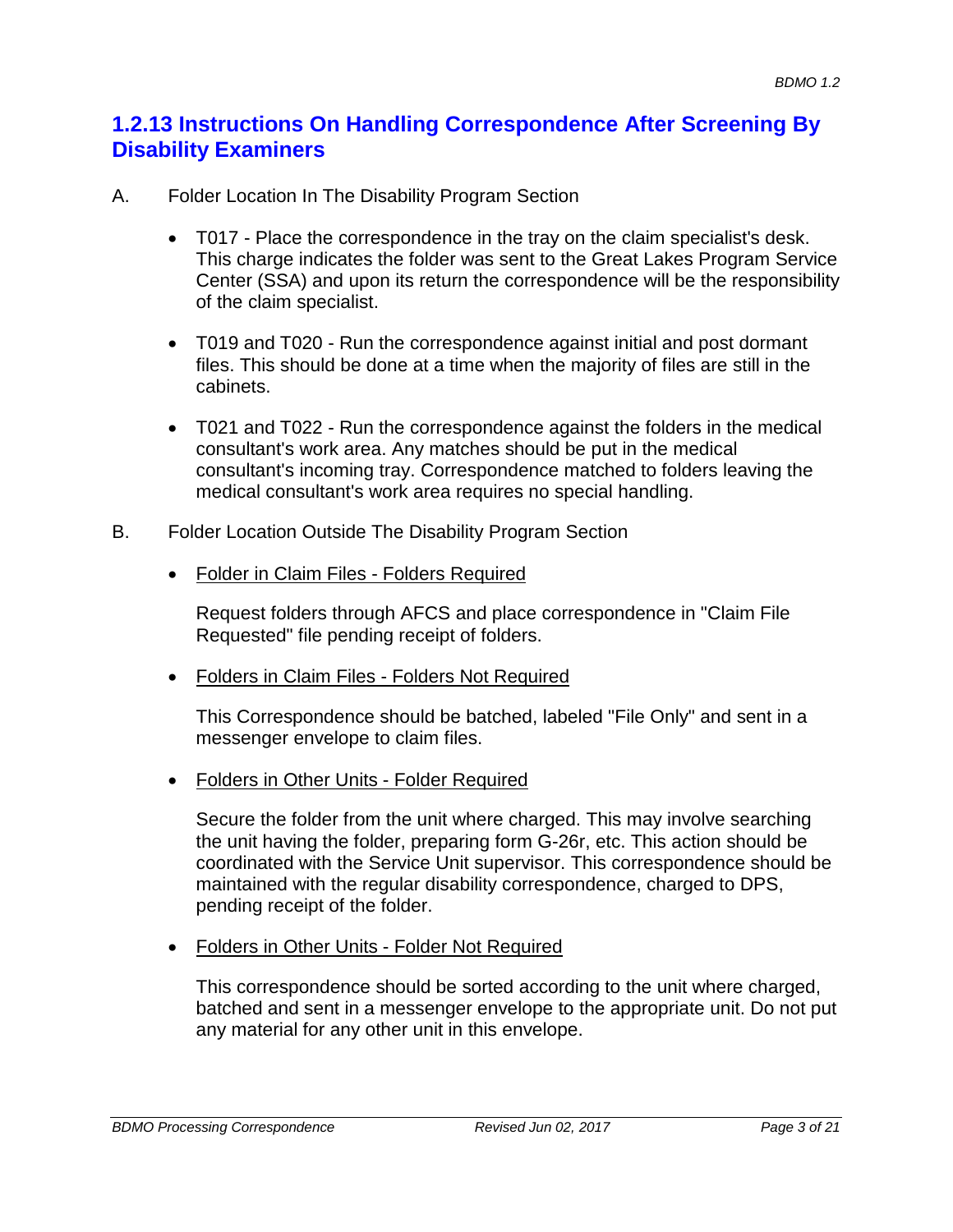### **1.2.14 NIF Correspondence**

NIF correspondence is material that either has no claim number or the claim number given does not exist in our database. Because no file can be located for this material, special handling is required.

The following methods can be used to locate a NIF number.

A. EDMA - EDMA has two screens that can be used to find a claim number.

The first screen is called EE Service or RUIA. This screen allows the clerk to look up the file by the number given and will show the correct claim number, the employee's service months, the date of birth and the benefits that are being paid.

The second screen is the Employee Selection Directory. This enables the clerk to search for the employee by name. The directory will list all similar names, their social security number, date of birth and date of death if applicable.

- B. MOLI MOLI can be used to find the correct claim number in another way. MOLI will show the claim number that a claimant has used in addition to the RRB number, SS number or the beneficiary number. Also, if a disabled widow used her SS number as an RRB number, MOLI will show the employee SS and RRB number.
- C. DATA-Q DATA-Q can be used if the claimant has filed for SS benefits and is in pay status. DATA-Q will show the number SSA has on record.
- D. If none of the above methods is successful, give the correspondence to the claim specialist for handling.

### **1.2.15 Special Correspondence**

The following special correspondence can only be kept for 30 days. If after 30 days the correspondence is not matched with the folder, give to the claims specialist for special searching.

- 1. Reconsideration requests.
- 2. Applications.
- 3. Hybrid Systems Limited (HSL) messages.
- 4. Telephone inquiries.
- 5. G-26r requests.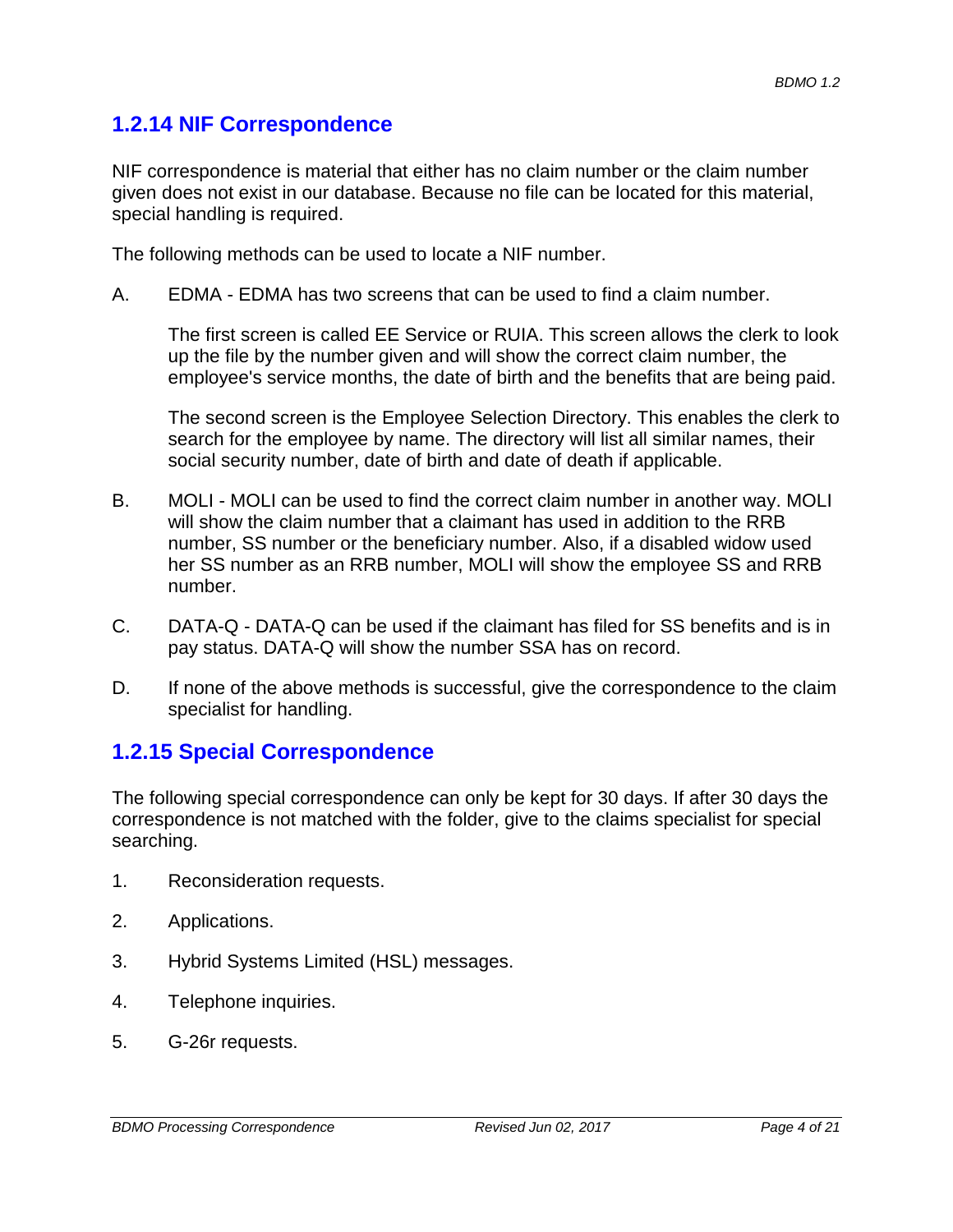# **1.2.16 Reconsideration Requests And Applications**

Handle all reconsideration requests and applications as follows:

- Reconsideration request Forward all reconsideration requests received in DSUBD to Assessment and Training - Reconsideration.
- Disability Applications Check the folder location on AFCS. If no folder has been created send the application to Initial Folder Preparation (IFP). Request the folder if the file is in claim files or another bureau or unit. Folders charged to DSUBD should be located and matched with the disability application. All located folders should be given to the appropriate initial DSUBD examiner along with the application.
- Retirement and Survivor Applications No paper applications should be received as applications are processed through APPLE. However, if a paper application is received forward to RBD or SBD as appropriate.
- 1.2.17 Handling Of Forms G-26r and G-294

The Special Clerk will search for folders requested on Form G-26r. If the folder is not in DPS, the G-26r should be returned to the originator. If the folder is found in the vouchering cabinet, staple the G-26r request to the folder and after the voucher has cleared, the examiner will determine if the folder can be released. If the folder is found elsewhere in DPS, give the folder to the chief examiner to determine if the folder can be released. Before releasing a folder, check to verify there is no correspondence to be matched.

The Special Clerk will check AFCS for the folder location and search for the folder listed on form G-294. If a folder is found on an examiners desk, the examiner will determine if the file can be released. If the file is found elsewhere in DPS, give the folder to the Chief examiner to determine if the folder can be released. Return the list and folders to the originating unit after checking to be sure there is no correspondence to be matched.

### **1.2.18 RASI Correspondence**

The initial (RASI) examiners will receive all RASI correspondence addressed to the Disability Program Section. Also, give the initial (RASI) examiner all G-88a's, G=563's and G-60a's. The examiners will give instructions as to whether or not they want this correspondence drop-filed or matched with the folder and pulled.

RASI correspondence that is delivered from other units should be handled as follows:

• File Only - Form G-90's showing a requesting unit other than DPS (item K) and the type of request (item L) is AUX, WID or DF.

Form G-354r (RASI AWARD DETERMINATION, EMPLOYEE) showing type of activity, (item 18), is PARTIAL.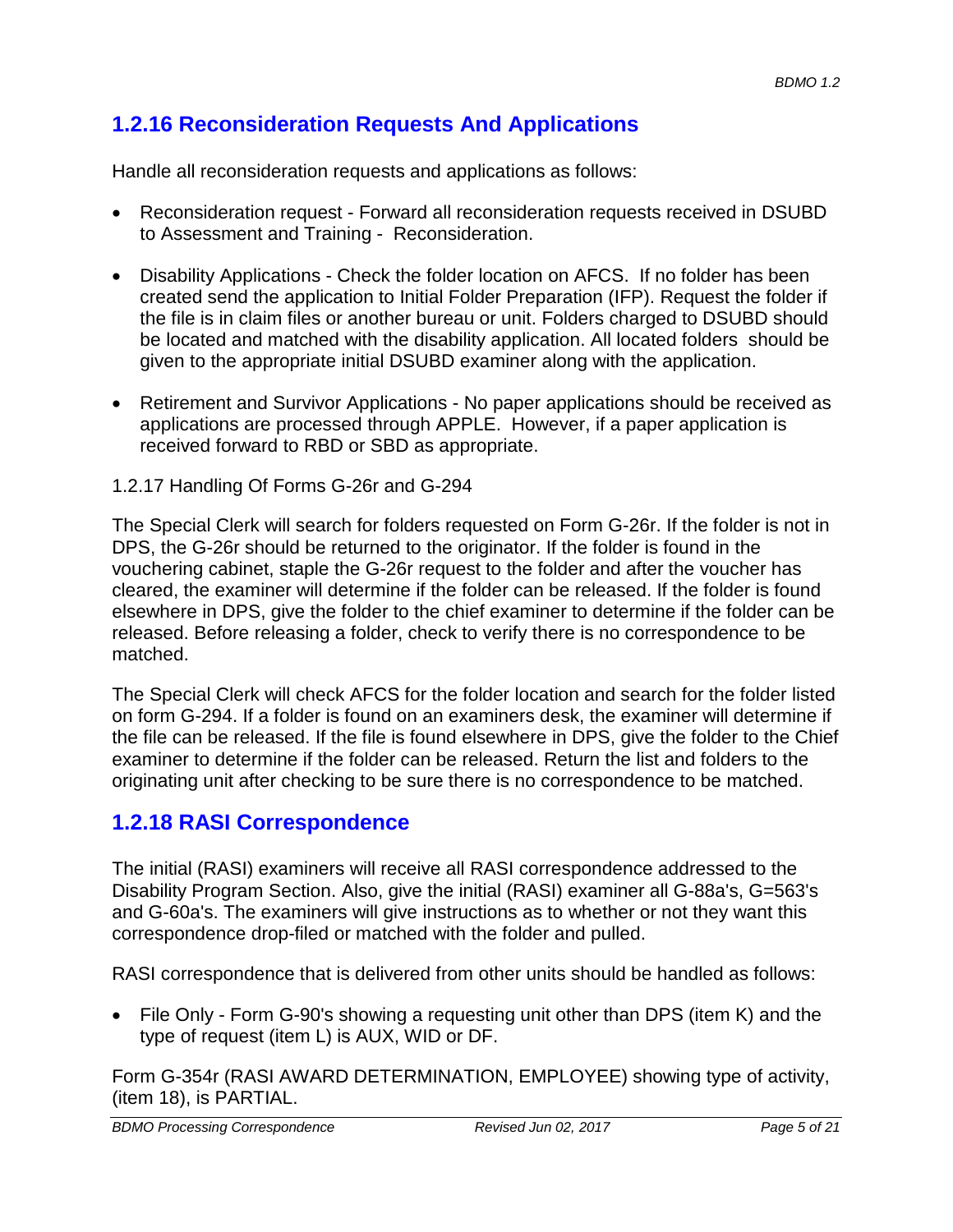• Pull Folder - Form G-354r (RASI AWARD DETERMINATION, EMPLOYEE) showing type of activity, (item 18), as FINAL or RECERT

NOTE: Examples of RASI correspondence shown in Appendix A.

### **1.2.19 Examiner Handling Of DPS Correspondence**

The initial or post DPS examiner will screen the correspondence they receive from the clerical staff. Any request for reconsideration or other priority correspondence should be removed and handled. The examiner will also determine the course of action that must be taken on the remaining correspondence. If the correspondence requires a reply and the reply cannot be made within two weeks, the initial or post examiner will prepare and release the acknowledgement letter, RL-220. The file copy of the RL-220 should be stapled to the correspondence and given back to the clerk with any other correspondence.

Disability examiners also have the responsibility of determining if correspondence should be sent to the following folder locations: the Chairman's Office, the Management Member's Office, the Labor Member's Office, the Secretary of the Board or the Bureau of Law. Only correspondence that impacts on the reason the folder was released to these locations should be sent. All other correspondence should be returned in DPS until the folder is returned to DPS.

#### **1.2.20 MPS Correspondence**

The MPS specialist assigned to the mail desk will do the initial screening and separate the correspondence into the following four categories: 1) undeliverable correspondence, 2) medical bills, 3) Non-medical related correspondence, and 4) correspondence related to Medicare. All correspondence should be date stamped.

The following describes the actions that should be taken after the correspondence is separaged into four categories.

I. Undeliverables

Handle correspondence that was returned as undeliverable in the following manner:

- A. Get printout of MOLI and DATA,
- B. If new address on DATAQ, re-mail mail correspondence to new address,
- C. If address the same , send G-31 to field office,
- D. If death code on DATAQ verify the date of death and the appropriate action,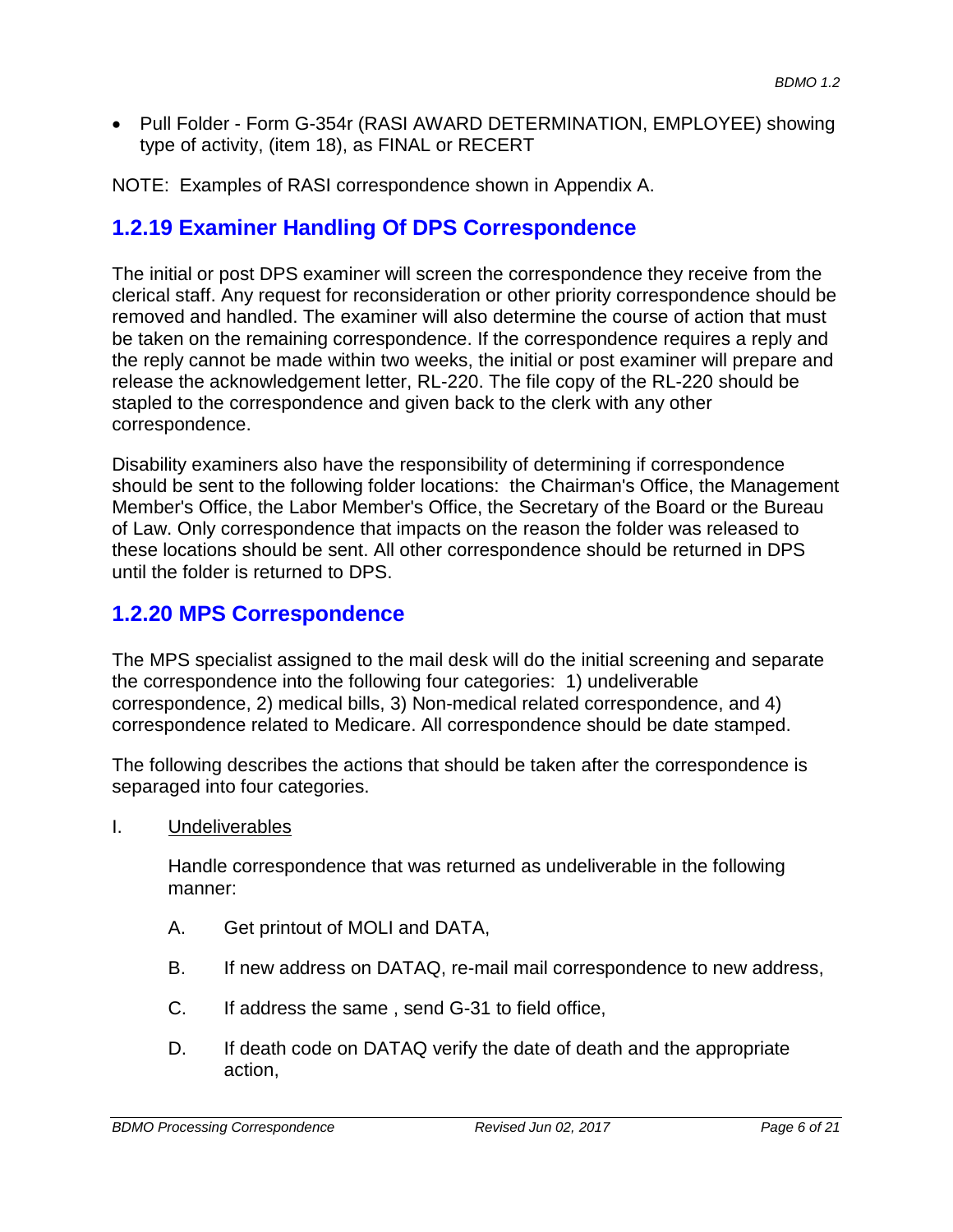E. Foreign mail should be given to the lead specialist.

#### II. Medical Bills

Medical bills are sorted into two groups by State;

- A. Salt Lake City, Utah
- B. Augusta, Georgia

After screening, put the bills for Salt Lake City and Augusta into separate, large green envelops envelopes. A return address should be on each envelope.

#### III. Correspondence Not Released to Medicare

Get charges from AFCS. After location is known, handle in the following manner:

- A. If file is in MPS, out correspondence in tray on mail desk marked "MPS CHARGES."
- B. If file is in claim files, put in tray marked "FILE ONLY."
- C. If folder is located in another unit, put in tray marked "OTHER UNIT."

#### IV. Medicare Related Correspondence

Get MOLI and DATAQ printout and check the AFCS charges.

- A. If the folder is in MPS, put correspondence in "MPS CHARGES" tray.
- B. IF folder is not in MPS and correspondence can be worked without the folder, take the necessary action.

#### EXAMPLES:

- a. Requests for ID cards
- b. No Elections
	- If care is not signed or if it is unclear if the beneficiary is refusing enrollment, send a special letter.
	- If wrong end of card returned, send T-83 with special paragraph
	- Give all processed no elections to supervisor.
- c. SEP Enrollments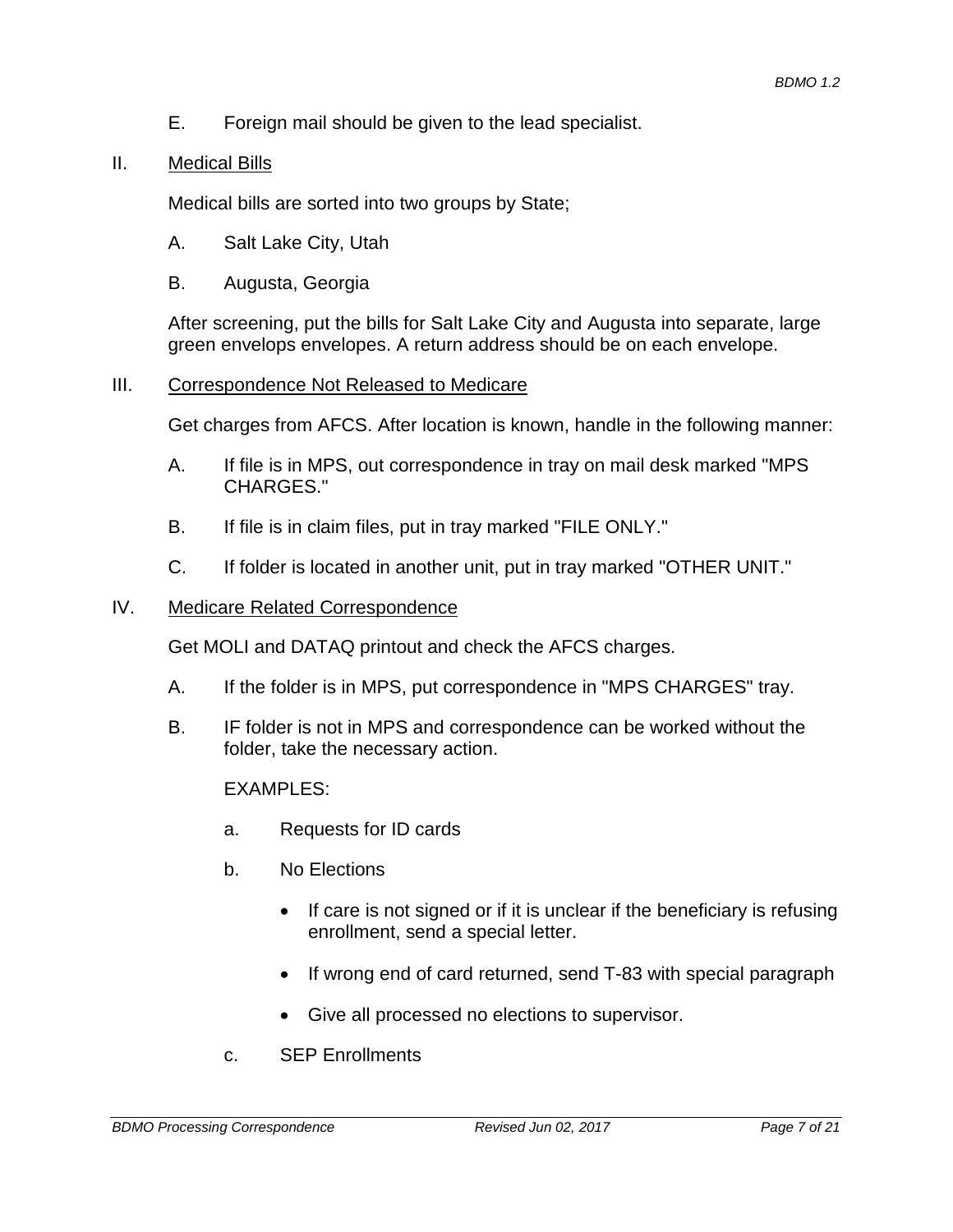- C. If correspondence can't be worked without the folder, put correspondence in "TO BE REQUESTED TRAY."
- D. If their is no claim number on correspondence send G-347 to annuitant.
- E. F-2 Exceptions, give to MPS manager.
- F. Part B rejects from TIC should be date stamped and processed without the folder if possible.
- G. Items for Chief of MPS should be given to secretary.
	- HMO disenrollments
	- Canadian materials
	- Congressionals
	- Wall Street Journal
	- Any Medicare Procedure
- H. Correspondence to PCU

All checks

Third Party Billing

G-804's from other units

- I. Miscellaneous correspondence should be given to lead specialist.
	- G-26r requests
	- G-294

# **1.2.21 Priority Correspondence/Inquiries**

The following inquiries are considered priority. A letter acknowledging receipt will release by the Director's Office if a final response cannot be rendered within 10 working days of receipt of the inquiry.

- Inquiries from a Board Member, the Director of Administrations and Operations (DAO) or the Secretary to the Board.
- Inquiries received from the White House, Cabinet Members, Members of Congress or his/her staff or the Washington Liaison Office (WLO) when they transmit Congressional inquiries.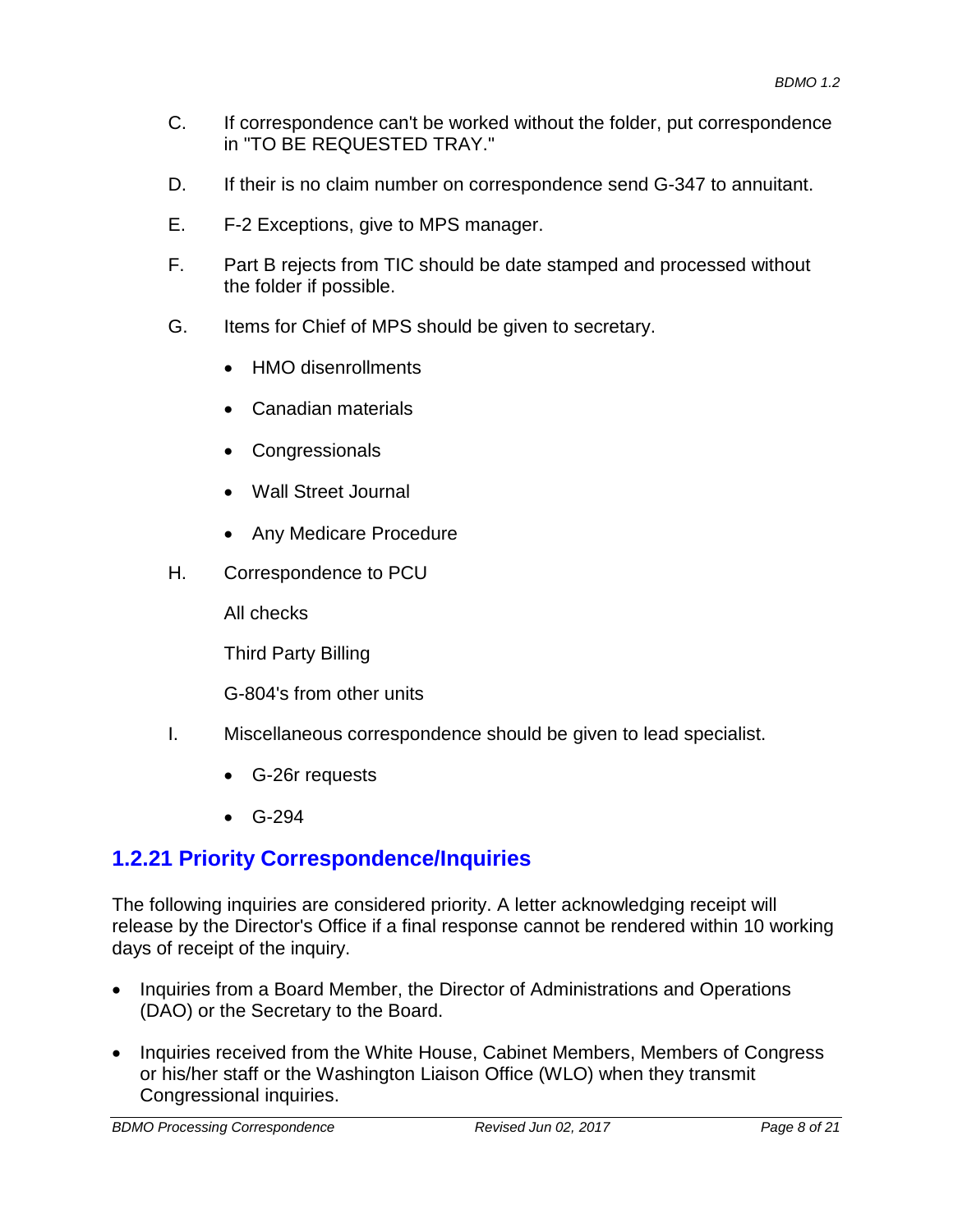• Inquiries from a Railroad Labor General Chairman, a Railroad Management Official, the News Media (direct the inquiry to the Office of Public Affairs) or a State Governor or Legislator.

Other correspondence may be defined as priority based on the discretion of the Director of Disability and Medicare Operations.

# **1.2.22 Determining Response Due Date**

For inquiries received from a Board Member, the DAO or the Secretary of the Board the response due date is the date requested by the office forwarding the inquiry. If a reply cannot be made as requested, contact the forwarding office for further instructions.

For priority inquiries received from other entities, the response due date should be determined as follows:

- No Acknowledging Letter Released The response should be released within 10 working days of the date the inquiry was received in BDMO. If the final response cannot be released within 10 working days of the date the inquiry was received in BDMO, an acknowledging letter must be released immediately. The acknowledging letter must contain the specific date by which the final response will be received and any other appropriate information you can furnish relative to the inquiry.
- Acknowledgment Letter Released When an acknowledgment letter has been released, the response should be released within 15 working days of the date the acknowledgment letter was released. If it is later determined that the final response cannot be released within 15 working days of the date the acknowledgment letter immediately. The interim response must contain the specific date by which the final response will be received and any other appropriate information you can furnish.

# **1.2.23 Coordinating Priority Inquiries**

The disability expediter in the Bureau of Disability and Medicare Operations will coordinate priority inquires with other bureaus. The expediter will secure the folder or other required information at any time a request is made from another bureau.

# **1.2.24 Response Required From the Organizational Entities**

If priority correspondence requires an answer from more than one organizational entity, the first organizational entity who receives the priority correspondence will respond first. The first organizational entity will contact the second organizational entity to determine if a combined response can be prepared by the first organizational entity, etc. This should be worked out between bureau contacts.

If a complete response cannot be made by the first organizational entity, after the first response is made, the bureau contact should walk the folder or supply the appropriate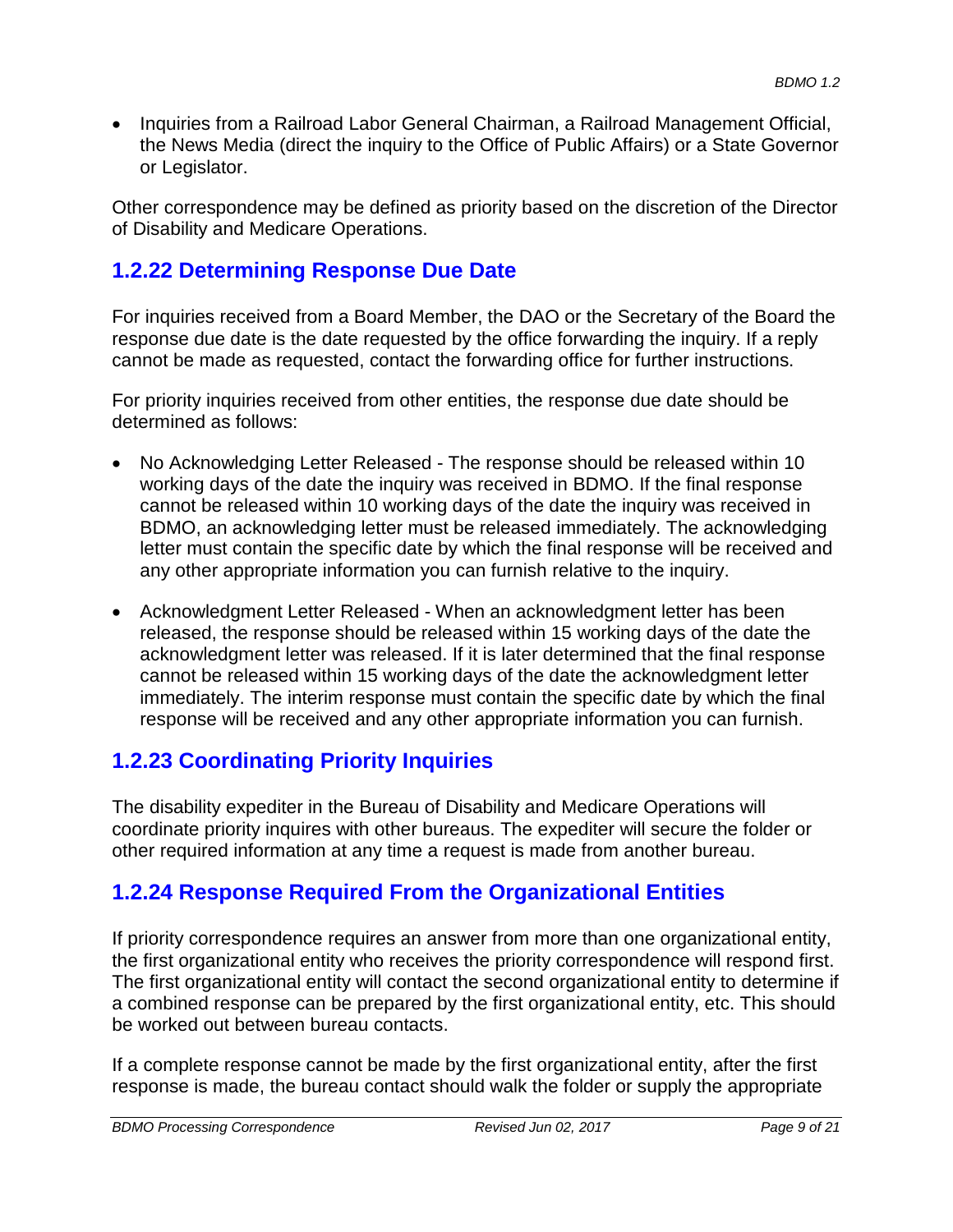information to the other organizational entity. Also, the first organizational entity should mention in their response that the folder or other appropriate information is being forwarded to another organizational entity to respond to the rest of the inquiry.

# **1.2.25 Field Office Involvement**

A copy of all BDMO responses to priority correspondence will be sent to the servicing field office. If the correspondence interest or the WLO referred the correspondence to BDMO, send a copy to the WLO.

### **1.2.26 Tracking General Correspondence**

A. What will be tracked

General correspondence is any written request, from the public, that requires a response. All general correspondence that requires a reply will be tracked to ensure that responses are made timely. A final response should be made within 2 weeks of receipt of an inquiry. If a response cannot be made for any reason within that time, a form letter RL-220, Acknowledgement of Inquiries, should be released. A final response should be made within 15 work days after the RL-220 is released. If the reply is not made in 15 work days contact the appropriate D/O to have them inform the party making the request of the current status of the reply.

B. How correspondence will be tracked

Correspondence will be sorted each day by a designated employee and all general correspondence will be pulled and given to the appropriate supervisor.

The supervisor will keep a control log, Form G-52, General Correspondence Control List, for all the correspondence received each day.

A Form G-53, General Correspondence Assignment Sheet, will be attached to the correspondence as a tracking mechanism. The supervisor will complete the appropriate entries and assign it to an examiner.

When a reply to the inquiry is made, the examiner will complete the remaining entries of the assignment sheet and return it to the supervisor. If an interim reply is made, return the control sheet to the supervisor with a projected final reply date. The supervisor will complete the control log and notate if the reply was timely.

The completion of Forms G-52 and G-53 are self explanatory. Correspondence will be tracked for timeliness from the date it is received in our bureau.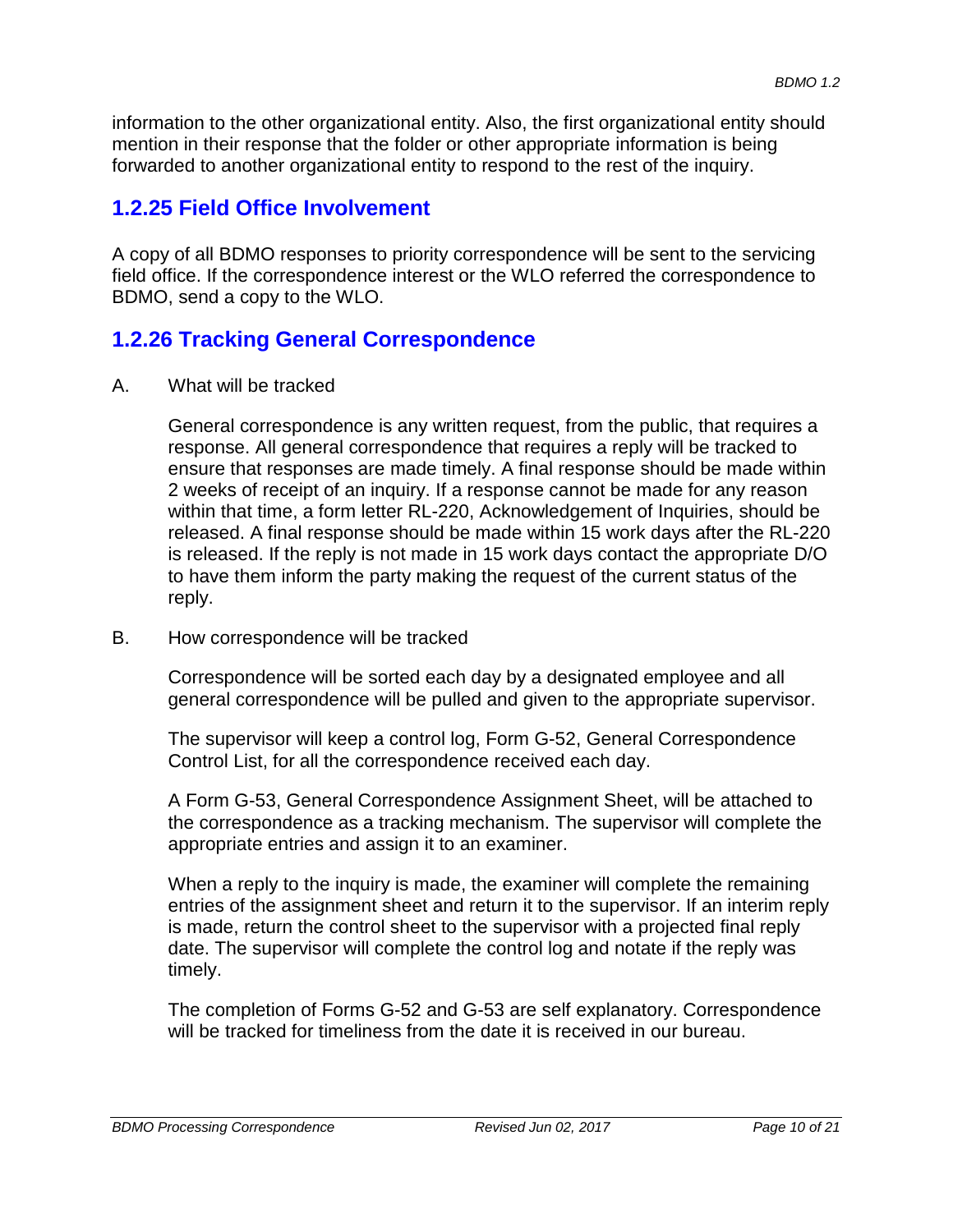# **1.2.30 Handling Requests for Copies of Medical Evidence**

The clerical staff of the Disability Program Section (DPS) is responsible for separating all requests for copies of medical evidence from incoming correspondence.

- If the file is in DPS, the correspondence should be matched;
- If the file is outside DPS, a phone request should be made by the clerical staff to the unit that has the file;
- If the file is in claim files, request the file under TOEX;
- If the file is located in a section of the unit where it cannot be released, then the correspondence should be given to the clerical supervisor. The clerical supervisor will take the appropriate action;
- If there is no record of a file on AFCS (i.e., NIF), the correspondence should be forwarded to BUSI and a letter (Appendix A, page 1) should be released to the inquirer explaining the circumstances.

Upon receipt of the file, the clerk will forward the file to the disability claims examiner who will paper clip the medical evidence that may be released and return the file to the clerk to photocopy the medical evidence. The examiner will either

- a) indicate the medical evidence cannot be released (harmful to annuitant) and notate the request form "release only to annuitant's physician of choice", initial and date. In some cases, some medical evidence may be released while other reports cannot. This should be notated, or
- b) indicate the request is an appeal and the person requesting the records is the claimant or his representative in the appeal/reconsideration.

If a physician is needed to review the medical evidence, the examiner will telephone the field office to obtain the name, address, telephone number and fax number of a physician and the examiner will release the appropriate cover letters.

The clerks will be responsible for controlling the simultaneous photocopying of the records and the preparation of typing instructions (including envelopes) which will be done on a priority basis. When releasing the medical evidence, the examiner should send a letter which best fits the situation. Exhibits 1 through 11 contain a variety of letters dealing with the most common requests.

# **Exhibits**

# **Exhibit 1**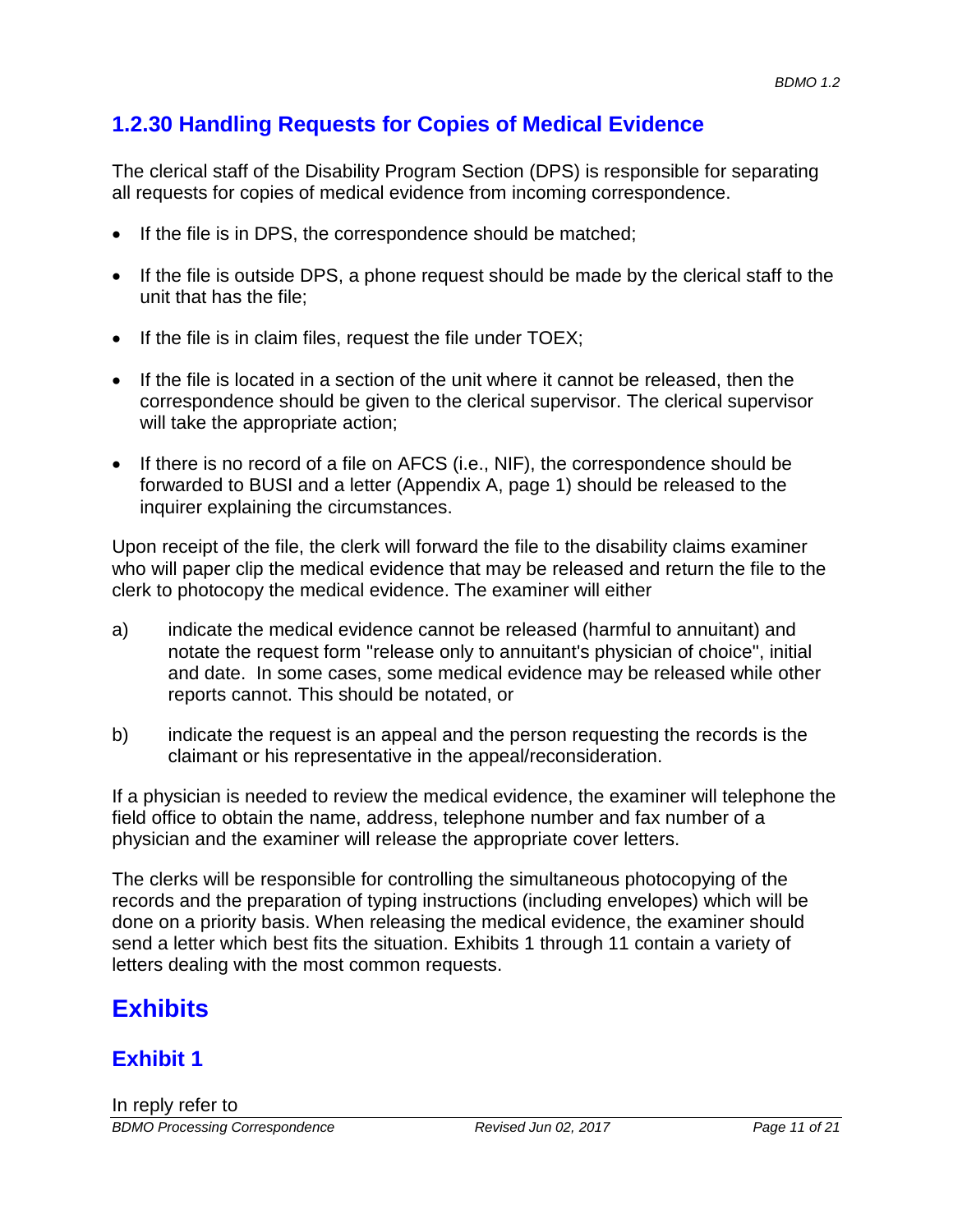R.R.B. No.

Dear

Your patient, \_\_\_\_\_\_\_\_, requested a copy of his/her medical records from our file. Due to the nature of those records, our regulations require that they be released to a treating physician rather than directly to \_\_\_\_\_\_\_\_. He/She has requested that the records be released to you.

Please review the enclosed medical records and make an independent determination as to whether release of these records directly to example would be harmful. If you feel direct disclosure would not be harmful to your patient's mental or physical health then the copy may be given to him/her. If, however, you feel that the disclosure of the records might be harmful to \_\_\_\_\_\_\_\_ the records should not be disclosed but rather returned to the Board. You may summarize and discuss the context of the records with within whatever limits you feel are best.

If you have any questions, please contact our field office in \_\_\_\_\_\_\_.

Sincerely,

Robert J. Duda

Director of Operations

**Enclosures** 

Medical Records

cc: Field Office

### **Exhibit 2**

In reply refer to

R.R.B. No.

*BDMO Processing Correspondence Revised Jun 02, 2017 Page 12 of 21*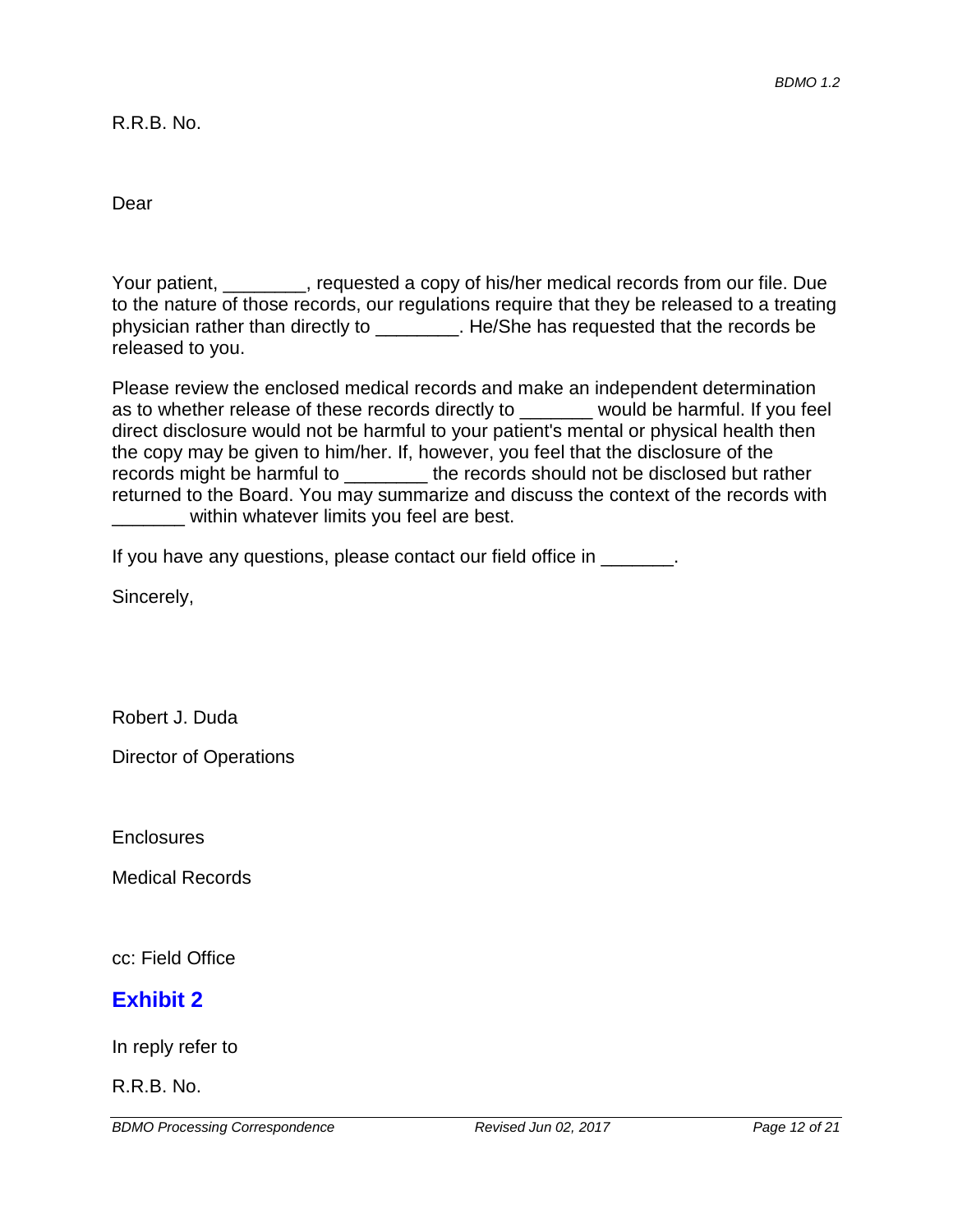Dear

This is in reply to your letter dated \_\_\_\_\_\_\_ requesting copies of \_\_\_\_\_\_ medical records.

Regulations of the Railroad Retirement Board do not permit us to release medical records directly to a third party.

There are no medical records in \_\_\_\_\_\_\_\_\_ file.

Therefore, there are no records enclosed.

A copy of this letter will be sent to \_\_\_\_\_\_\_\_\_.

Sincerely,

Robert J. Duda

Director of Operations

cc: Field Office

### **Exhibit 3**

In reply refer to

R.R.B. No.

#### Dear

The Railroad Retirement Board has received a request from \_\_\_\_\_\_\_\_\_\_\_\_\_ for copies of medical evidence and other documents in your file.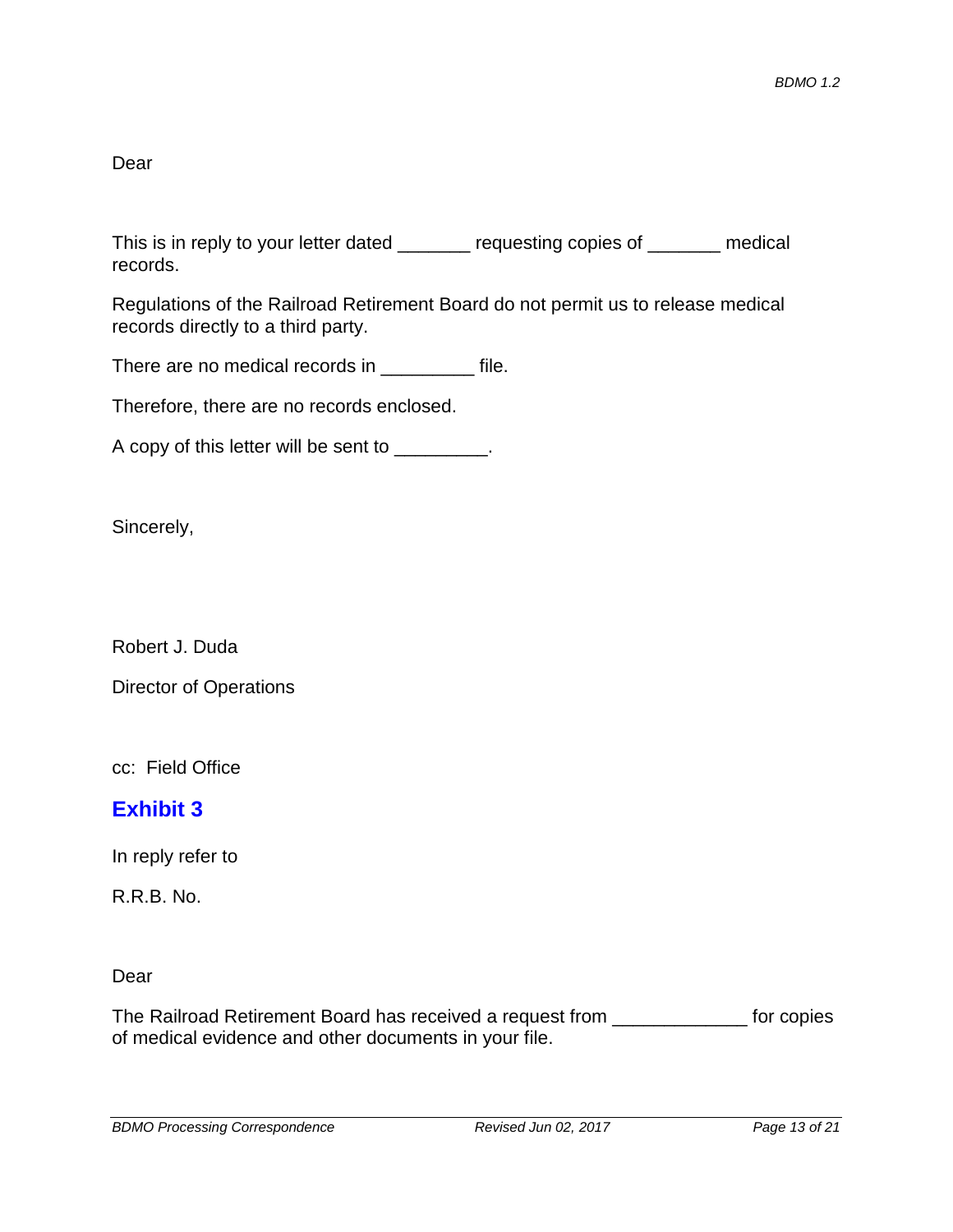Regulations of the Railroad Retirement Board do not permit us to release medical records directly to a third party. However, we are sending these records to you and you may send them to the \_\_\_\_\_\_\_\_\_\_, if you wish to do so.

Sincerely,

Robert J. Duda

Director of Operations

**Enclosures** 

Medical Records

cc: Field Office

#### **Exhibit 4**

In reply refer to

R.R.B. No.

Dear

This is in reply to your letter dated \_\_\_\_\_\_\_ requesting copies of \_\_\_\_\_\_\_ disability file.

Regulations of the Railroad Retirement Board do not permit us to release medical records directly to a third party. However, we are sending these records to \_\_\_\_\_\_\_\_\_ and he/she may release them to you, if he/she wishes to do so.

Also, we are sending copies of \_\_\_\_\_\_\_\_\_\_ non-medical records directly to you.

A copy of this letter will be sent to \_\_\_\_\_\_\_\_\_.

Sincerely,

*BDMO Processing Correspondence Revised Jun 02, 2017 Page 14 of 21*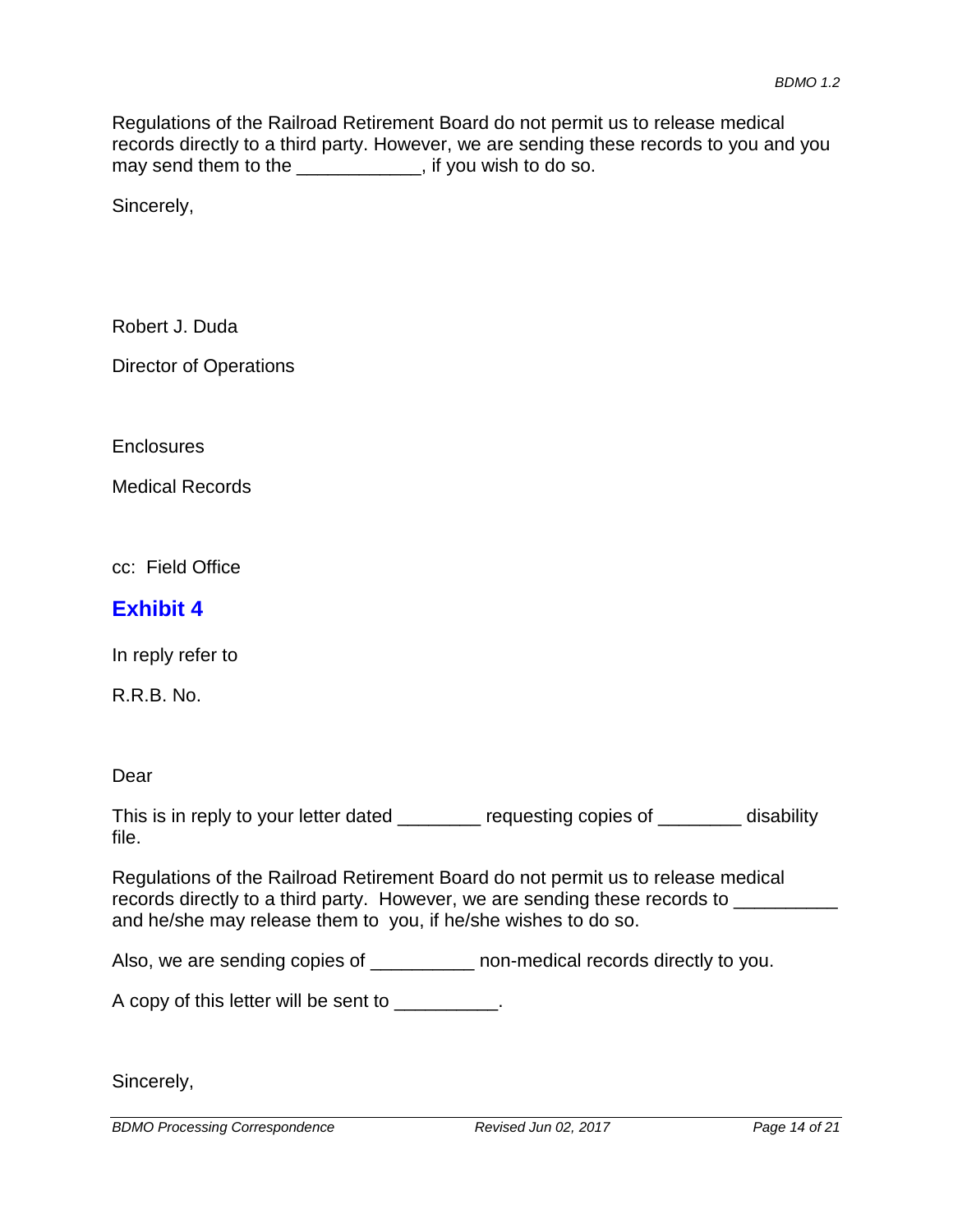Robert J. Duda

Director of Operations

**Enclosure** 

Non-Medical Records

cc: Field Office

#### **Exhibit 5**

In reply refer to

R.R.B. No.

Dear  $\qquad$ 

This is in reply to your letter dated \_\_\_\_\_\_\_\_ to CardioMetrix requesting copies of \_\_\_\_\_\_\_\_\_\_ medical records.

|        | CardioMetrix is under government contract with the Railroad Retirement Board, and the    |
|--------|------------------------------------------------------------------------------------------|
|        | Board is the custodian of its records. All requests for records must be made through the |
| Board. |                                                                                          |

Regulations of the Railroad Retirement Board do not permit us to release medical records directly to a third party. However, we have sent these records to and he/she may release them to you, if he/she wishes to do so.

A copy of this letter will be sent to \_\_\_\_\_\_\_\_\_\_\_\_\_.

Sincerely,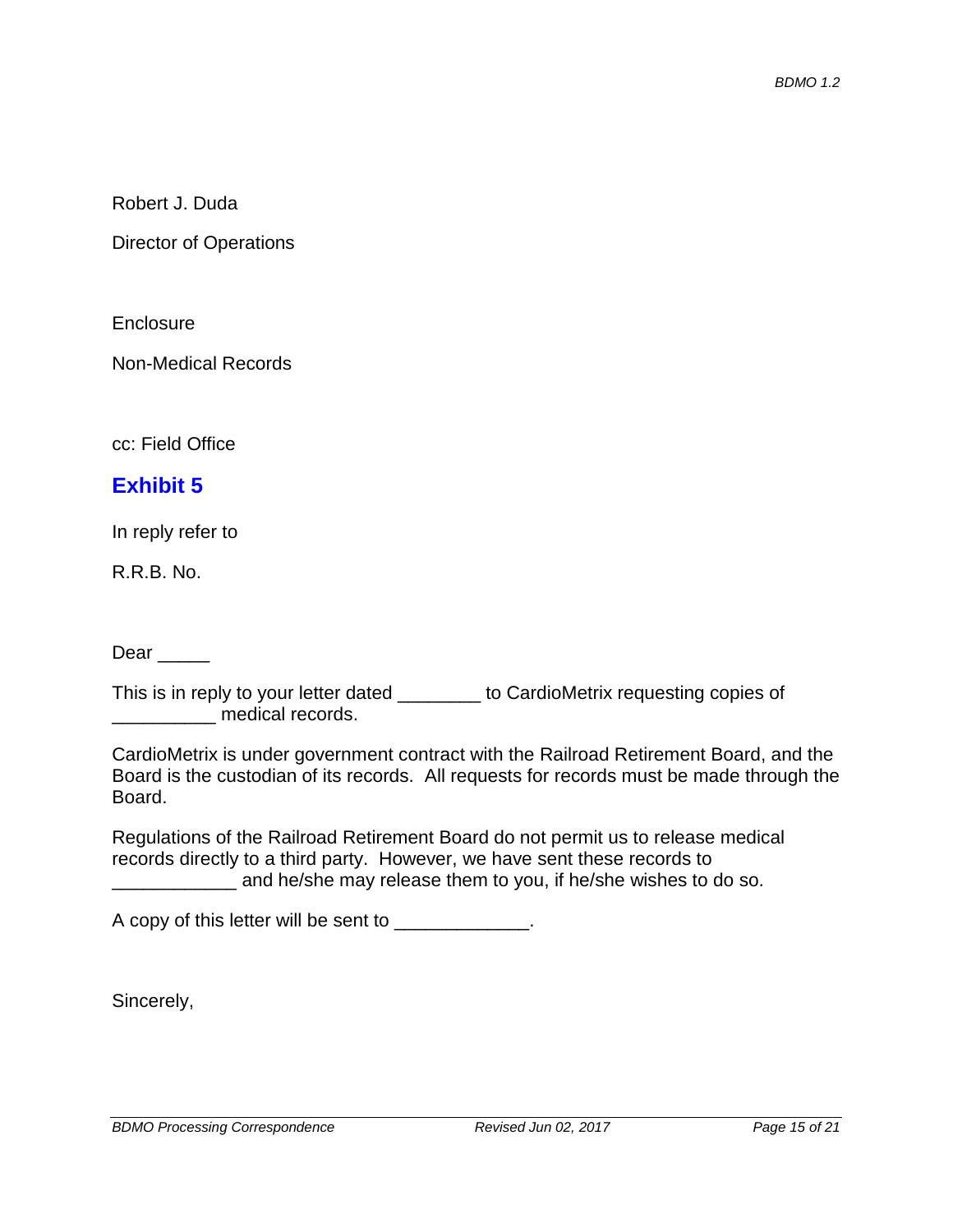Robert J. Duda

Director of Operations

cc: Field Office

#### **Exhibit 6**

In reply refer to

R.R.B. No.

Dear

This is in reply to your letter dated \_\_\_\_\_\_\_ for copies of the medical records of \_\_\_\_\_\_.

Regulations of the Railroad Retirement Board do not permit us to release medical records directly to a third party. However, we have sent these records to \_\_\_\_\_\_\_ and she may release them to you, if she wishes to do so.

A copy of this letter will be sent to \_\_\_\_\_\_\_\_\_.

Sincerely,

Robert J. Duda

Director of Operations

cc: Field Office

### **Exhibit 7**

In reply refer to

R.R.B. No.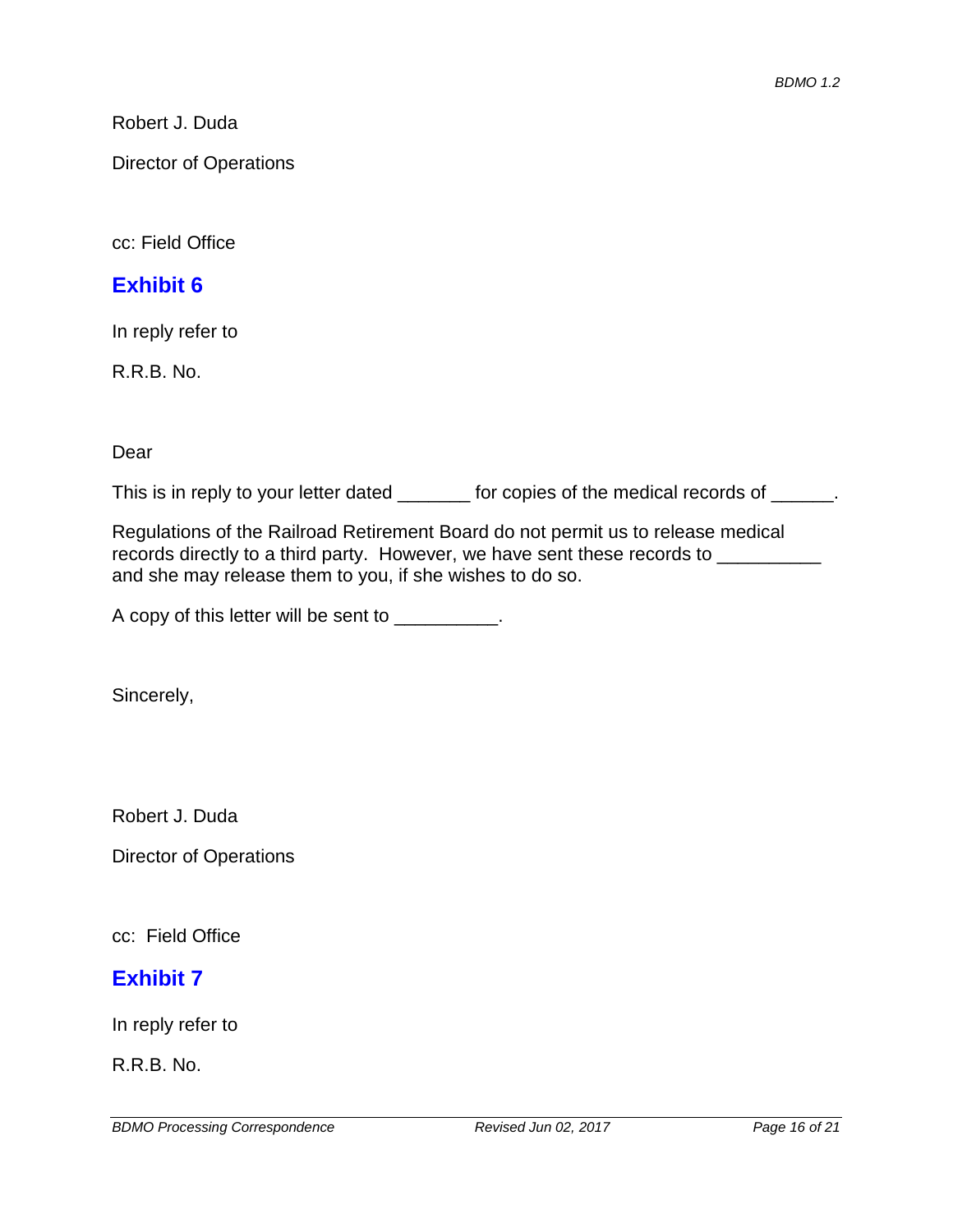#### Dear

This is in response to your request for a copy of the medical records in your file. Our regulations require that those records be released to a physician of your choice. Therefore, a copy of your medical records have been released to  $\blacksquare$ , whom you chose to receive the medical records.

If you have any questions, please contact our field office in \_\_\_\_\_\_\_\_\_\_\_\_\_\_\_. If you need to personally visit one of our field offices, you are urged to call for an appointment. You will not be refused service if you do not have an appointment, but Railroad Retirement Board representatives can serve you better when an appointment is made. Most Railroad Retirement Board offices are open to the public from 9:00 a.m. to 3:30 p.m., Monday through Friday.

Sincerely,

Robert J. Duda

Director of Operations

cc: Field Office

# **Exhibit 8**

In reply refer to

R.R.B. No.

(Employee's Name)

Dear Dr.

It is the Railroad Retirement Board's policy to notify the treating physician when consultative examinations scheduled by our agency, reveal significant findings which the railroad employee or the treating physician are unaware of.

(Narrative insert)

*BDMO Processing Correspondence Revised Jun 02, 2017 Page 17 of 21*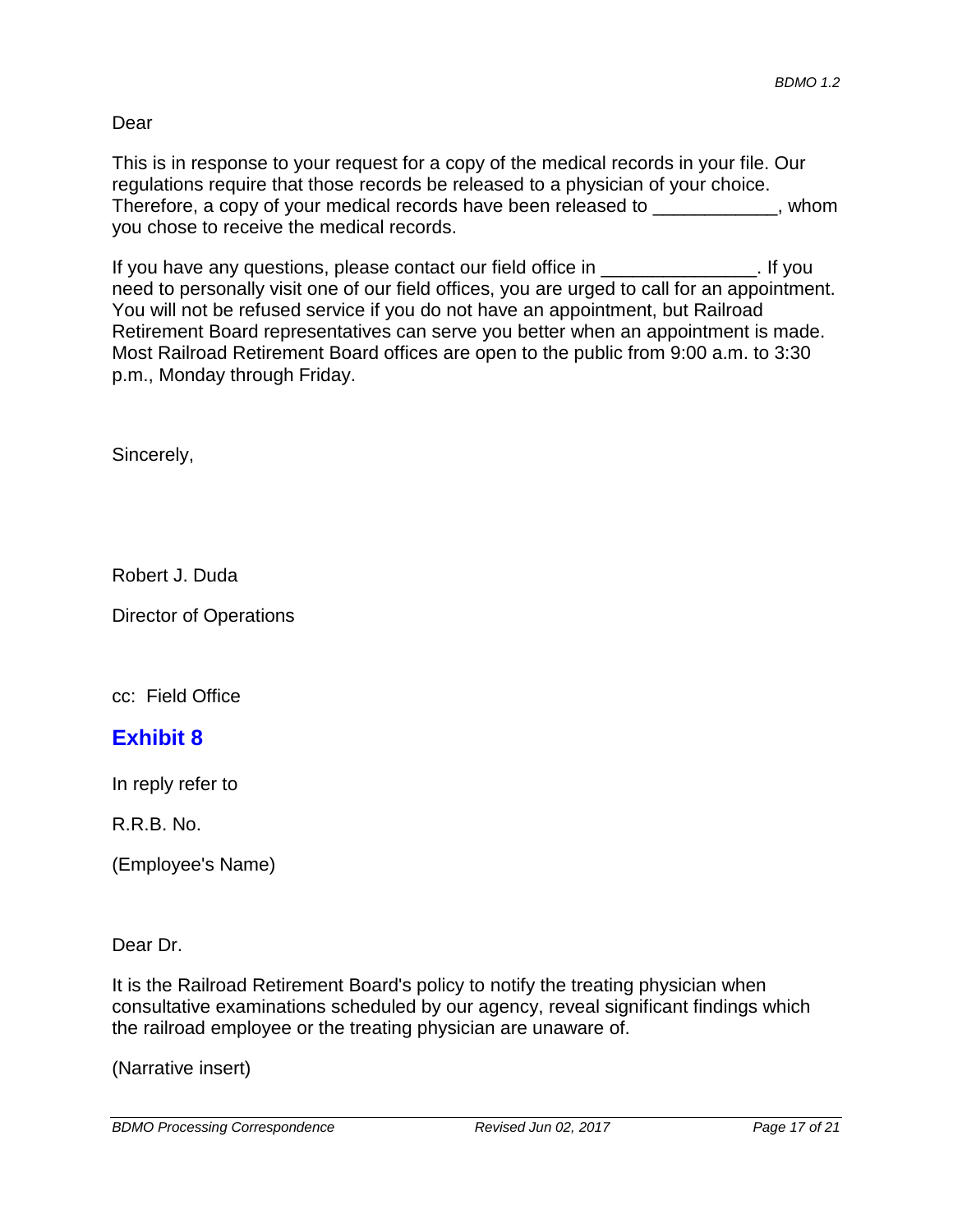Sincerely,

Robert J. Duda

Director of Operations

**Enclosures** 

Medical Records

cc: Field Office

# **Exhibit 9**

In reply refer to

R.R.B. No.

#### Dear

This is in reply to your letter dated \_\_\_\_\_\_ requesting copies of \_\_\_\_\_ disability file.

Enclosed are copies of his/her file.

A copy of this letter will be sent to \_\_\_\_\_\_\_\_.

Sincerely,

Robert J. Duda

Director of Operations

**Enclosures** 

*BDMO Processing Correspondence Revised Jun 02, 2017 Page 18 of 21*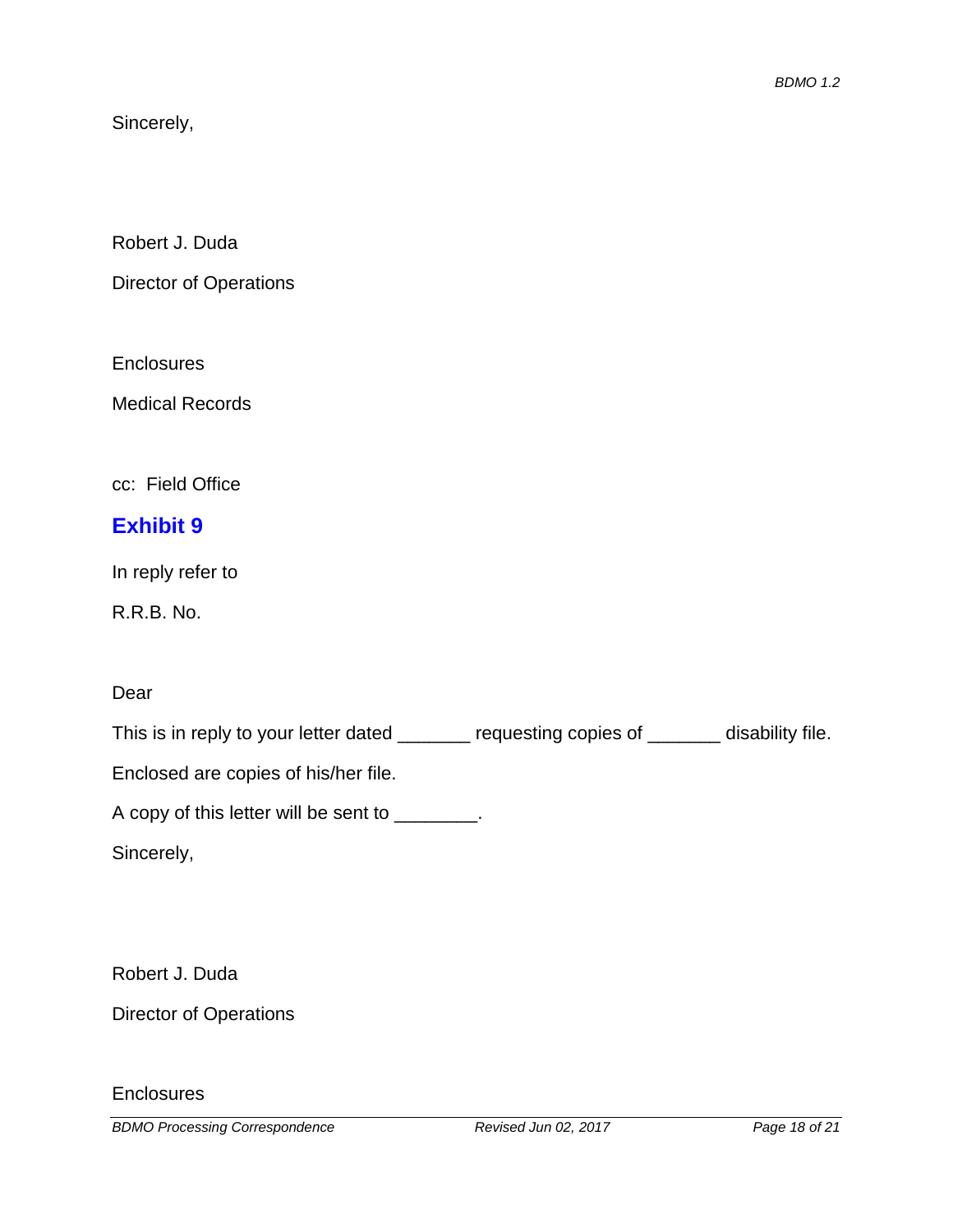cc: Field Office

#### **Exhibit 10**

In reply refer to

R.R.B. No.

Dear

This is in reply to your letter dated \_\_\_\_\_\_ requesting copies of medical records from the file of the state of the state of the state of  $\sim$ 

Regulations of the Railroad Retirement Board do not permit us to release medical records directly to a third party.

\_\_\_\_\_\_\_\_\_\_\_\_ medical records are technical in nature and have been released to a physician of his choice according to the Board's regulations.

A copy of this letter will be sent to \_\_\_\_\_\_\_\_\_.

Sincerely,

Robert J. Duda

Director of Operations

cc: Field Office

In reply refer to

R.R.B. No.

Dear

*BDMO Processing Correspondence Revised Jun 02, 2017 Page 19 of 21*